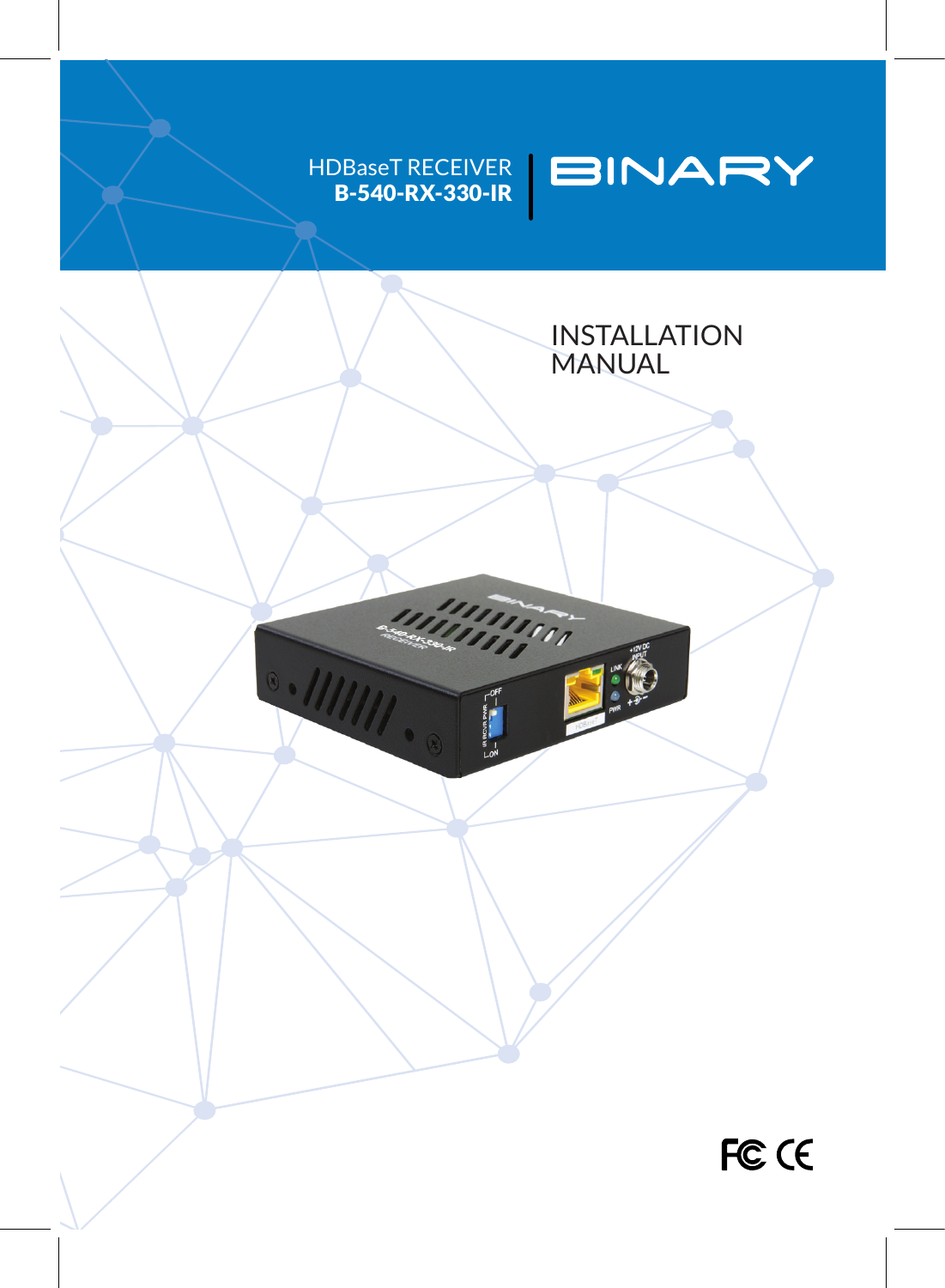### IMPORTANT SAFETY INSTRUCTIONS

To reduce the risk of fire or electric shock, read and follow all instructions and warnings in this manual. Keep this manual for future reference.

- 1. Do not expose this apparatus to rain or moisture. Do not expose this equipment to dripping or splashing, and ensure that no objects filled with liquids, such as vases, are placed on the equipment. Do not use this apparatus near water.
- 2. Do not remove cover.
- 3. Clean only with a dry cloth.
- 4. Do not block any ventilation openings. Install according to manufacturer's instructions.
- 5. Do not install near any heat sources, such as radiators, heat registers, stoves, or other apparatus (including amplifiers) that produce heat.
- 6. Do not override the safety purpose of the polarized or grounding plug. A polarized plug has two blades, one of which is wider than the other. A grounding plug has two matching blades and a third grounding prong. The wide blade or the third prong is provided for your safety. If the provided plug does not fit into your outlet, consult an electrician for replacement of the obsolete outlet.
- 7. Protect the power cord from being walked on or pinched, particularly at the plug end and where the power cord is attached to the apparatus.
- 8. Only use attachments and accessories specified by the manufacturer.
- 9. Refer all servicing to qualified service personnel. Servicing is required when the apparatus has been damaged in any way, such as when the power supply cord or plug is damaged, liquid has been spilled on or objects have fallen into the apparatus, the apparatus has been exposed to rain or moisture, the apparatus does not operate normally, or it has been dropped.
- 10. To completely disconnect this equipment from power, disconnect the power supply cord from the power outlet.

The lightning flash with arrowhead symbol within an equilateral triangle is intended to alert the user to the presence of uninsulated dangerous voltage within the product's enclosure that may be of sufficient magnitude to constitute a risk of electric shock to persons.

The exclamation point within an equilateral triangle is intended to alert the user to the presence of important operating and maintenance (servicing) instructions in the literature accompanying the appliance.

**CAUTION** TO REDUCE THE RISK OF ELECTRICA SHOCK: DONOT REMOVECOVER.NOUSER

SERVICEABLE PARTS INSIDE. REFER SERVICINGTOQUALIFIED SERVICE PERSONNEL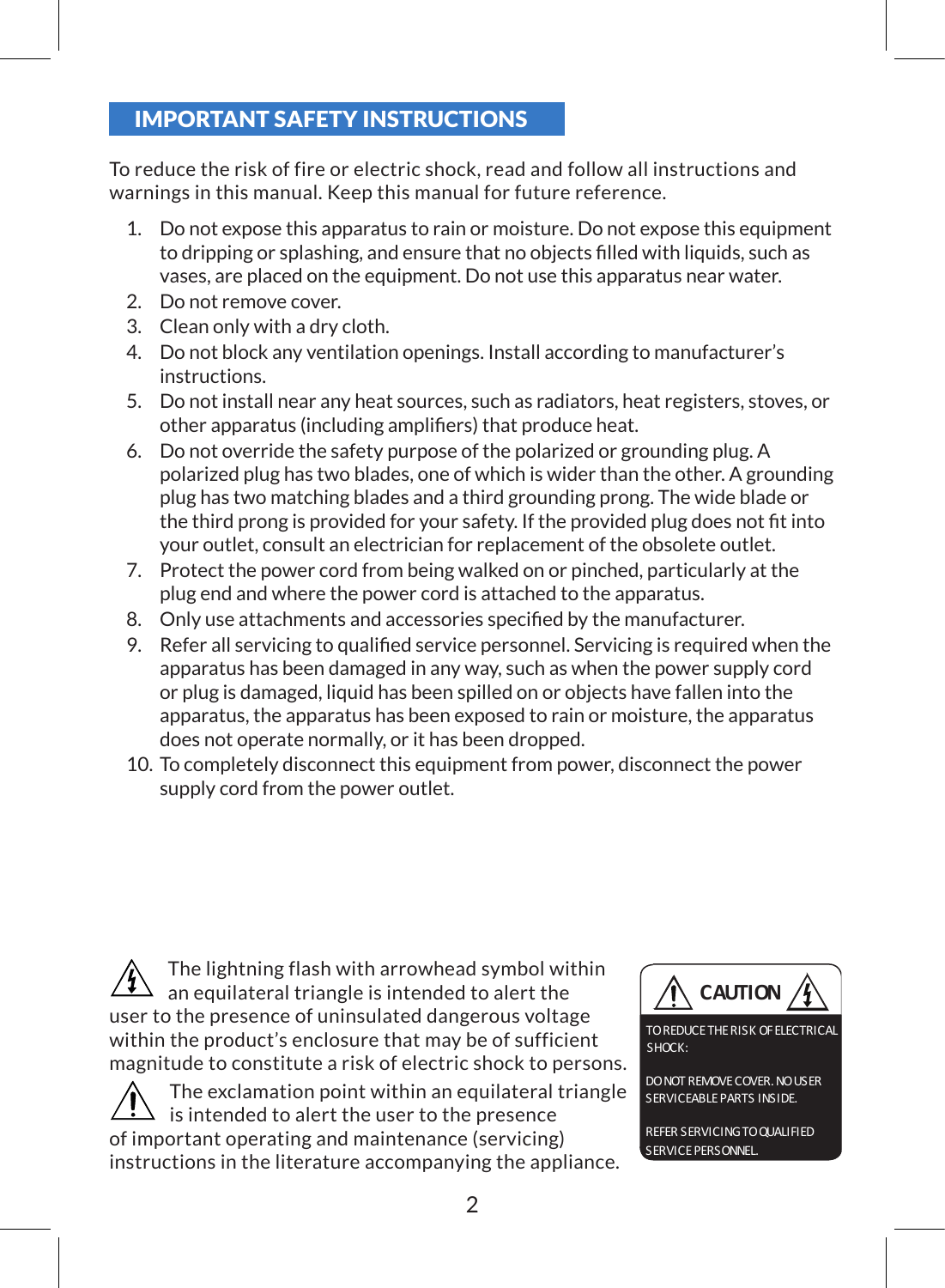# **CONTENTS**

| 6.2.1. Point-to-Point IR Control - Stereo (3.5mm) IR Receiver 9 |  |
|-----------------------------------------------------------------|--|
|                                                                 |  |
|                                                                 |  |
|                                                                 |  |
|                                                                 |  |
|                                                                 |  |
|                                                                 |  |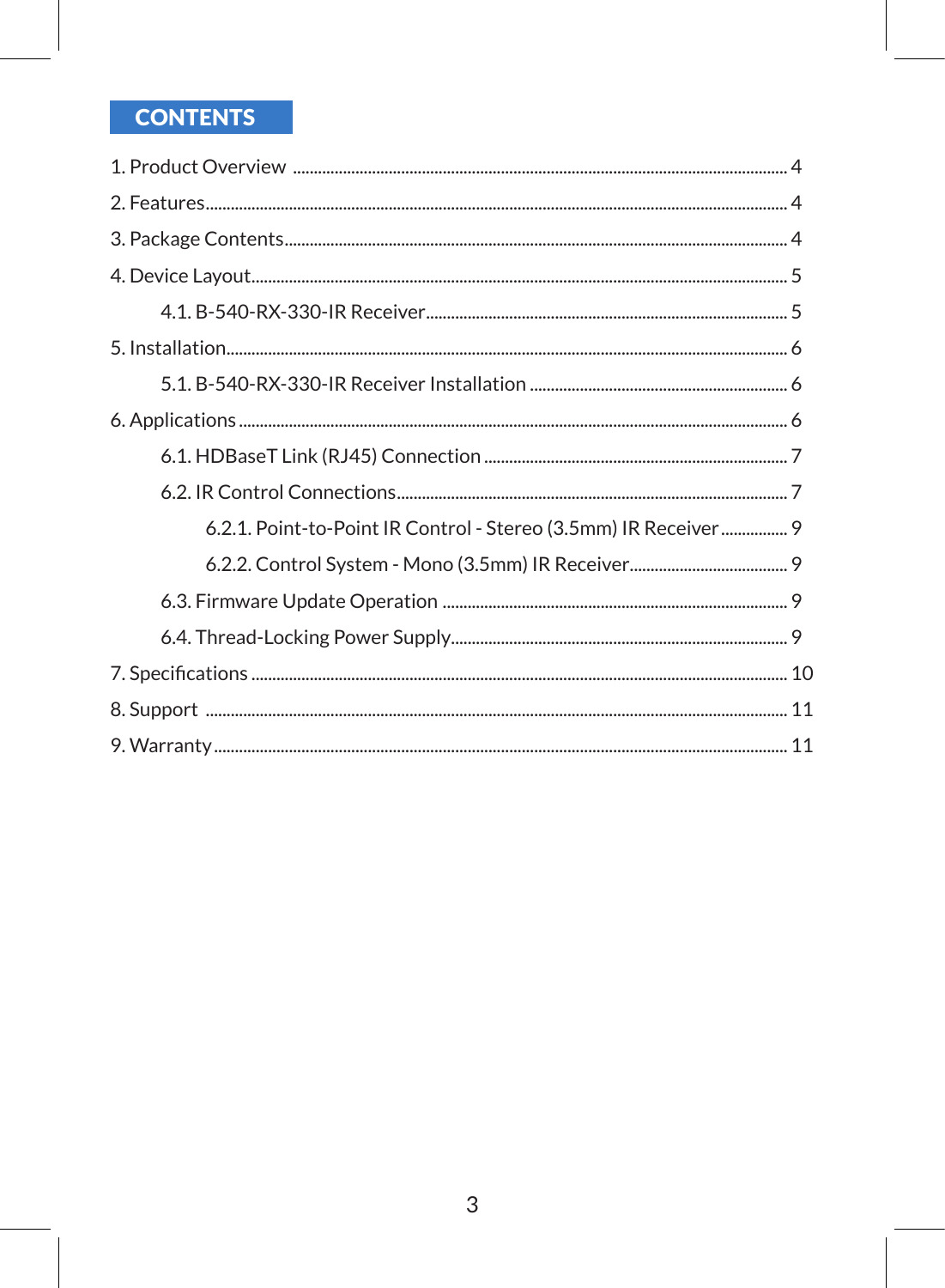### 1. PRODUCT OVERVIEW

Welcome to Binary™. This product is engineered to provide years of exceptional reliability. We appreciate your business, and we stand committed to providing our customers with the highest degree of quality and service in the industry.

This device extends HDMI over a single category cable using HDBaseT technology allowing video and audio transmission to remote displays. In addition, the device is equipped with bidirectional IR over the same category cable up to 330 feet.

This unit supports all HDMI defined audio and video formats, up to 4K2K@30 Hz and is compatible with HDMI 2.0 and HDCP 2.2 products.

#### 2. FEATURES

• Extends all HDMI formats up to:

| <b>Resolution</b>           | Cat 5e/6 | <b>Cat 6a/7</b> |
|-----------------------------|----------|-----------------|
| 1080i/720p 24-bit color     | 330'     | 330'            |
| Full HD 1080p 24-bit color  | 330'     | 330'            |
| Full HD 1080p 36-bit color  | 330'     | 330'            |
| Ultra HD 4K2K@30 Hz (4:4:4) | 230'     | 330'            |
| Ultra HD 4K2K@60 Hz (4:2:0) | 230'     | 330'            |

- Supports all HDMI supported audio formats, including DTS-HD Master and Dolby TrueHD
- Bidirectional IR

## 3. PACKAGE CONTENTS

- 1x B-540-RX-330-IR Receiver
- 2x Mounting Ears
- 2x Mounting Screws
- 4x Rubber Feet
- 1x Installation Manual
- 1x HDBaseT Label
- 1x 12V DC, 2A Power Supply
- 1x Power Supply Label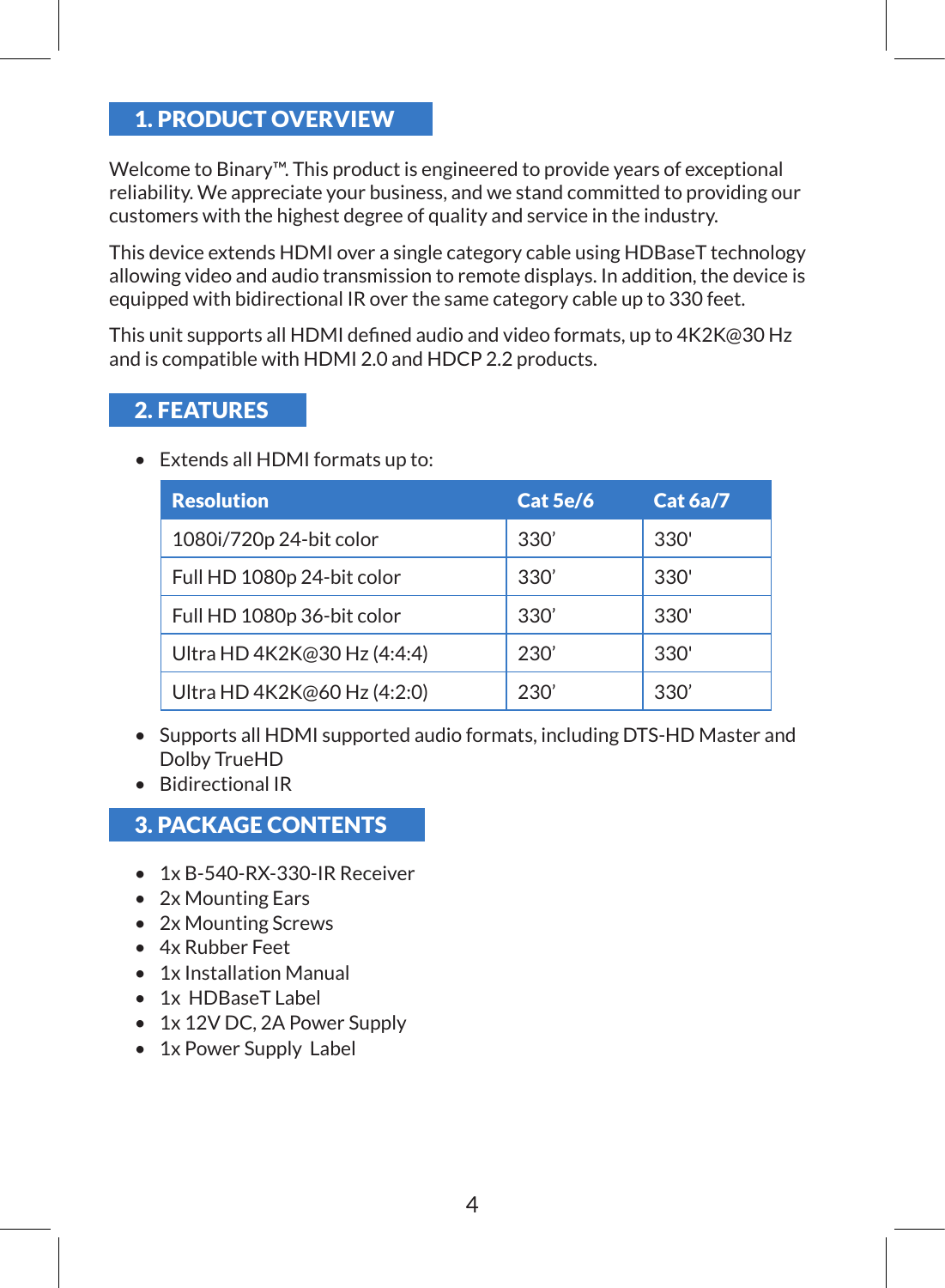## 4. DEVICE LAYOUT

#### 4.1. B-540-RX-330-IR Receiver



FIGURE 1: Receiver Layout

**A. IR Flasher**

IR output to connect to IR Flasher

**B. IR Receiver**

IR input to connect to IR Receiver or to output of a control system

**C. HDMI Out** 

HDMI Output to connect to the HDMI input of a sink (display)

**D. DIP Switch IR RCVR PWR OFF/ON**

OFF to connect to control system | ON to connect to IR receiver

**E. Update (USB type Mini-B)**

To connect USB cable A to Mini-B when updating firmware

**F. HDBaseT (RJ45)**

To connect to the HDBaseT RJ45 port on HDBaseT transmitter

- **G. Link LED** Lights up green when synced with a transmitter
- **H. Power LED** Lights up blue when the unit has power
- **I. Thread-locking Power Connector** Connect to A 12V DC, 2A power supply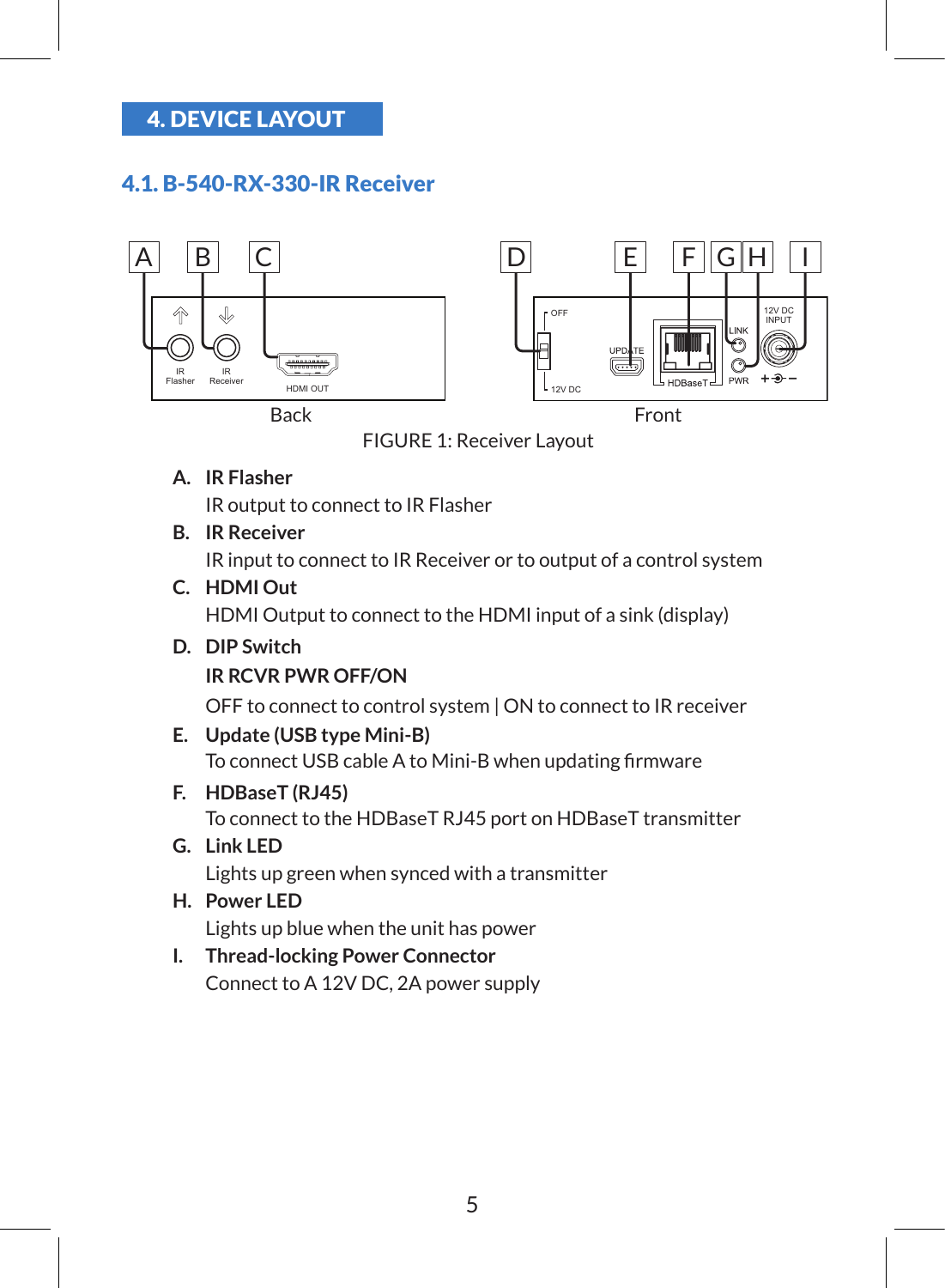### 5. INSTALLATION

**CAUTION:** Do not connect power to the device until all other connections are made and the unit is installed.

### 5.1. B-540-RX-330-IR Receiver Installation

- 1. Run Category cable from the location of the transmitter to the remote location of the receiver.
- 2. Mount receiver in the desired location.
- 3. Connect the Category cable to the receiver's HDBaseT RJ45 port.
- 4. Connect an IR flasher and/or IR receiver if being used. Refer to Section 6.2.
- 5. Connect an HDMI cable from HDMI Out of receiver to the display.
- 6. Connect the 12V DC, 2A power supply to the thread-locking power jack. **Do not** plug the power supply into an AC outlet until transmitter installation is completed.

### 6. APPLICATIONS



FIGURE 2 : Application Diagram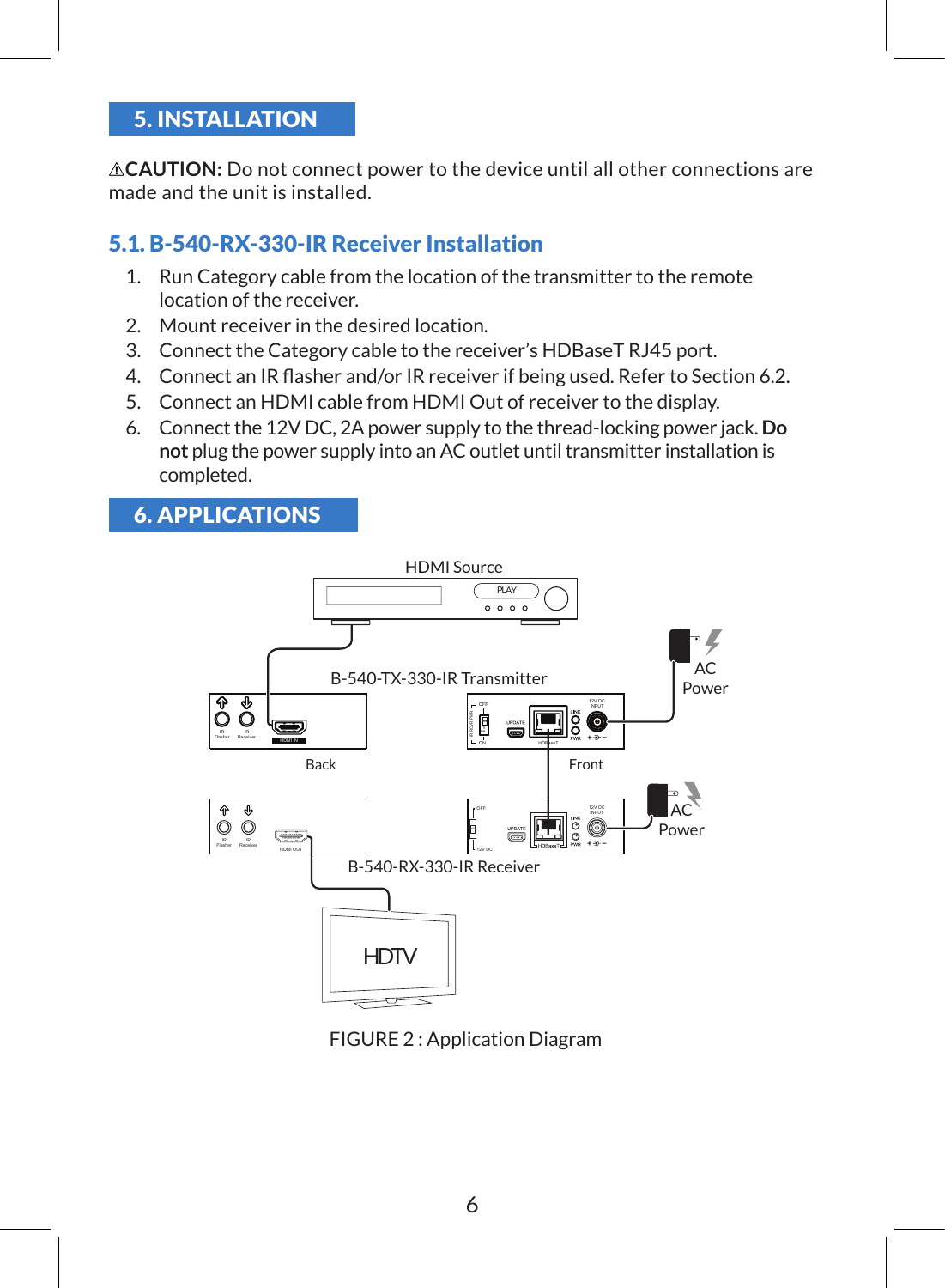#### 6.1. HDBaseT Link (RJ45) Connection

This device is specified to operate with Category cables for communication between the transmitter and receiver. The transmission path may include a maximum of two keystones and two patch cables, as long as the total length does not exceed 330' for Cat5e/6/6a/7 when used with an HDBaseT transmitter.

TIA/EIA Standard 568-B (Gold Pins Facing Up)

|            | Pin 1 White/Orange | Pin 5 White/Blue  |
|------------|--------------------|-------------------|
|            | Pin 2 Orange       | Pin 6 Green       |
|            | Pin 3 White/Green  | Pin 7 White/Brown |
| Pin 4 Blue |                    | Pin 8 Brown       |



FIGURE 3: RJ45 Connections

## 6.2. IR Control Connections

Bidirectional IR signals can be transmitted between the receiver and an HDBaseT transmitter through category cable. The IR signal can be generated either from a powered receiver or from a control system. The following section describes these two use cases.

**CAUTION:** Pinout configurations for IR receivers and control systems vary. Before connecting to this input, review this section carefully in order to match the pinouts for the device.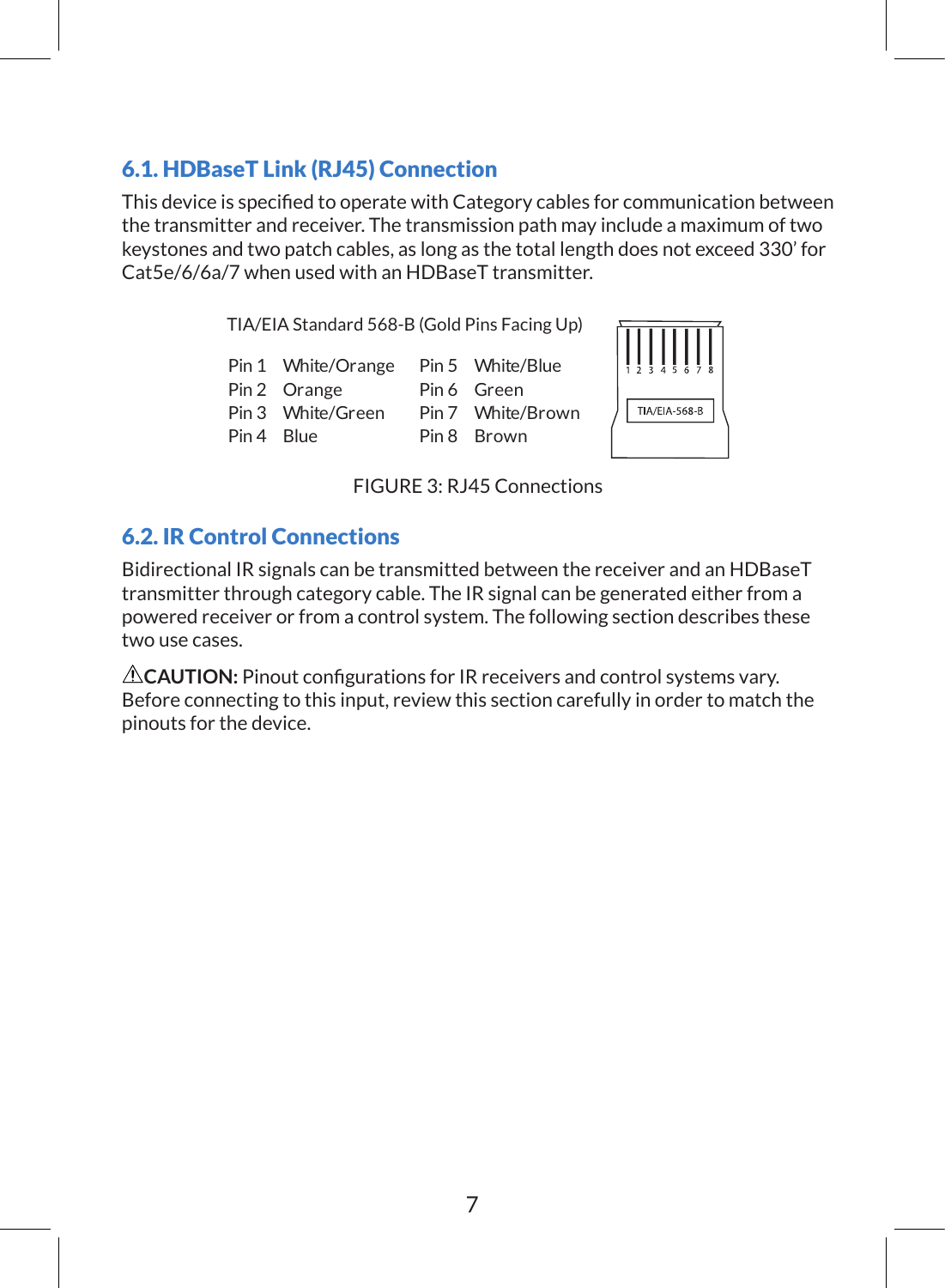



**Note:** Arrow direction indicates signal flow.

- IR Receiver In-3.5 mm Stereo—See Section 6.2.1
- IR Receiver In-3.5 mm Mono—See Section 6.2.2
- IR Flasher Out-3.5 mm Mono—See Section 6.2.3
- D HDBaseT Link (RJ45)—See Section 6.1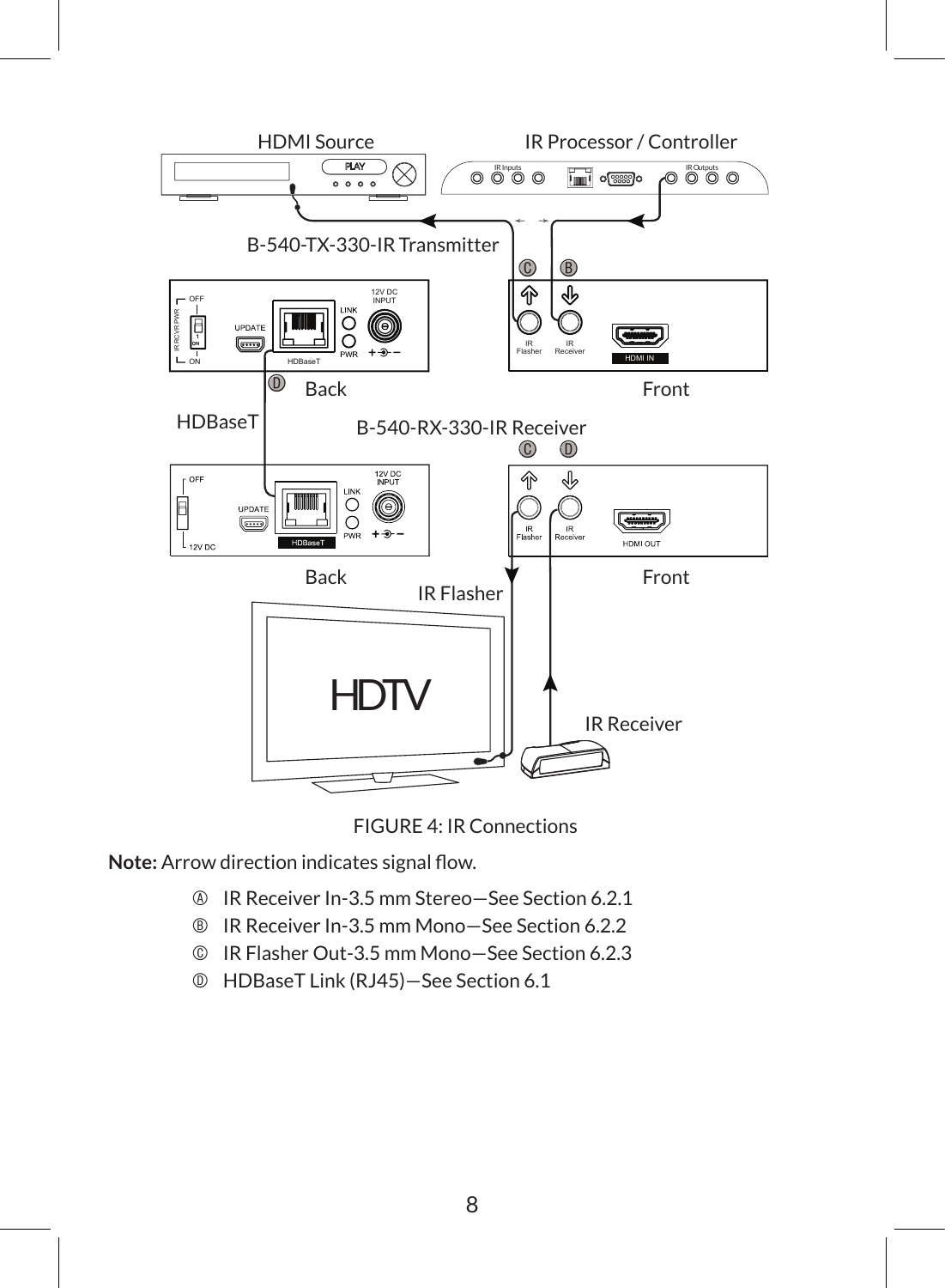## 6.2.1. Point-to-Point IR Control - Stereo (3.5mm) IR Receiver

When using a powered IR receiver, the DIP switch for IR RCVR PWR should be set to ON. In this case a 3.5mm (1/8") stereo jack has to be used to send 9V DC power to the receiver.

**CAUTION: Do not** connect a mono cable to this connection as damage may occur.



FIGURE 6: Point-to-Point IR settings

#### 6.2.2. Control System - Mono (3.5mm) IR Receiver

When using a control system which generates the signal through a mono jack, the IR RCVR PWR switch should be in the OFF position.



FIGURE 7: Control System IR settings

#### 6.3. Firmware Update Operation

Detailed instructions and updated firmware will be posted to the product support page as they are released.

## 6.4. Thread-Locking Power Supply

This receiver is powered by the included power supply.

**CAUTION: Do not** connect the power supply to the device until it is completely installed and all connections have been made.

**CAUTION: Do not** connect a third party power supply to the device unless the voltage and amperage matches the power supply provided with the receiver.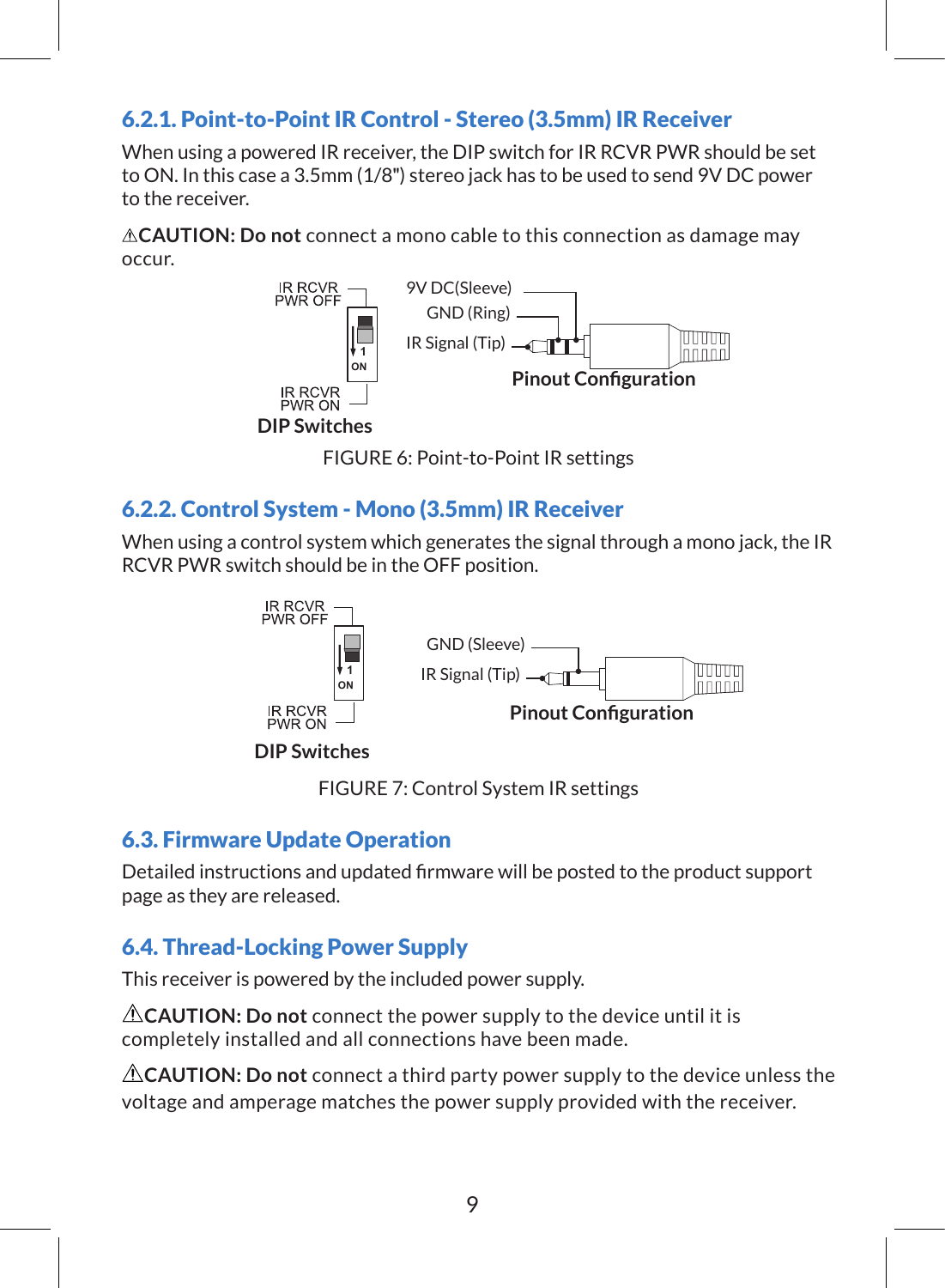# 7. SPECIFICATIONS

| <b>Technical</b>                                               |                                                                                                                                                                                                                                                                                                       |  |  |
|----------------------------------------------------------------|-------------------------------------------------------------------------------------------------------------------------------------------------------------------------------------------------------------------------------------------------------------------------------------------------------|--|--|
| <b>HDMI</b> Compliance                                         | HDMI3D                                                                                                                                                                                                                                                                                                |  |  |
| <b>HDCP Compliance</b>                                         | Yes                                                                                                                                                                                                                                                                                                   |  |  |
| Video Bandwidth                                                | 10.2 Gbps                                                                                                                                                                                                                                                                                             |  |  |
| B-540-RX-330-IR<br><b>HDMI</b> over UTP<br><b>Transmission</b> | 1080i/720p 24-bit color: 330' (Cat 5e/6/6a/7)<br>Full HD 1080p 24-bit color: 330' (Cat 5e/6/6a/7)<br>Full HD 1080p 36-bit color: 330' (Cat 5e/6/6a/7)<br>Ultra HD 4K2K@30 Hz (4:4:4:) 230 ft (Cat 5e/6), 330 ft<br>(Cat 6a/7)<br>Ultra HD 4K2K@60 Hz (4:2:0:) 230 ft (Cat 5e/6), 330 ft<br>(Cat 6a/7) |  |  |
| Input TMDS Signal                                              | 1.2V (peak-to-peak)                                                                                                                                                                                                                                                                                   |  |  |
| Input DDC Signal                                               | 5V (peak-to-peak, TTL)                                                                                                                                                                                                                                                                                |  |  |
| <b>ESD Protection</b>                                          | (1) Human body model: ±5kV (air-gap discharge) & ±8kV<br>(contact discharge) (2) Core chipset - ±8kV                                                                                                                                                                                                  |  |  |
| <b>IR Signal</b><br>(Bidirectional)                            | Carrier frequency: 20-60kHz                                                                                                                                                                                                                                                                           |  |  |
| <b>Connections</b>                                             |                                                                                                                                                                                                                                                                                                       |  |  |
| <b>HDBaseT Link</b>                                            | $1x$ RJ45                                                                                                                                                                                                                                                                                             |  |  |
| <b>HDMI</b>                                                    | 1x HDMI Type A (19-pin female)                                                                                                                                                                                                                                                                        |  |  |
| IR Receiver (In)                                               | 1x 3.5mm Mono/Stereo                                                                                                                                                                                                                                                                                  |  |  |
| IR Flasher (Out)                                               | 1x 3.5mm Mono                                                                                                                                                                                                                                                                                         |  |  |
| Power                                                          | <b>Thread-Locking</b>                                                                                                                                                                                                                                                                                 |  |  |
| <b>Controls</b>                                                |                                                                                                                                                                                                                                                                                                       |  |  |
| DIP switch 1                                                   | <b>IR RCVR PWR OFF/ON</b>                                                                                                                                                                                                                                                                             |  |  |
| <b>Mechanical</b>                                              |                                                                                                                                                                                                                                                                                                       |  |  |
| Housing                                                        | Metal enclosure                                                                                                                                                                                                                                                                                       |  |  |
| <b>Dimensions</b>                                              | 6.25"x3.1"x1.3"                                                                                                                                                                                                                                                                                       |  |  |
| Weight                                                         | $1.1$ lbs.                                                                                                                                                                                                                                                                                            |  |  |
| <b>Power Supply</b>                                            | 12V DC, 2A                                                                                                                                                                                                                                                                                            |  |  |
| Power Consumption                                              | 12W (max)                                                                                                                                                                                                                                                                                             |  |  |
| <b>Operation Temperature</b>                                   | 32-104°F                                                                                                                                                                                                                                                                                              |  |  |
| <b>Storage Temperature</b>                                     | $-4 - 140$ °F                                                                                                                                                                                                                                                                                         |  |  |
| <b>Relative Humidity</b>                                       | 20-90% RH (no condensation)                                                                                                                                                                                                                                                                           |  |  |
| Certifications and                                             | Product: CE, FCC, RoHS                                                                                                                                                                                                                                                                                |  |  |
| Compliance                                                     | Power Supply: CE, FCC, RoHS, UL                                                                                                                                                                                                                                                                       |  |  |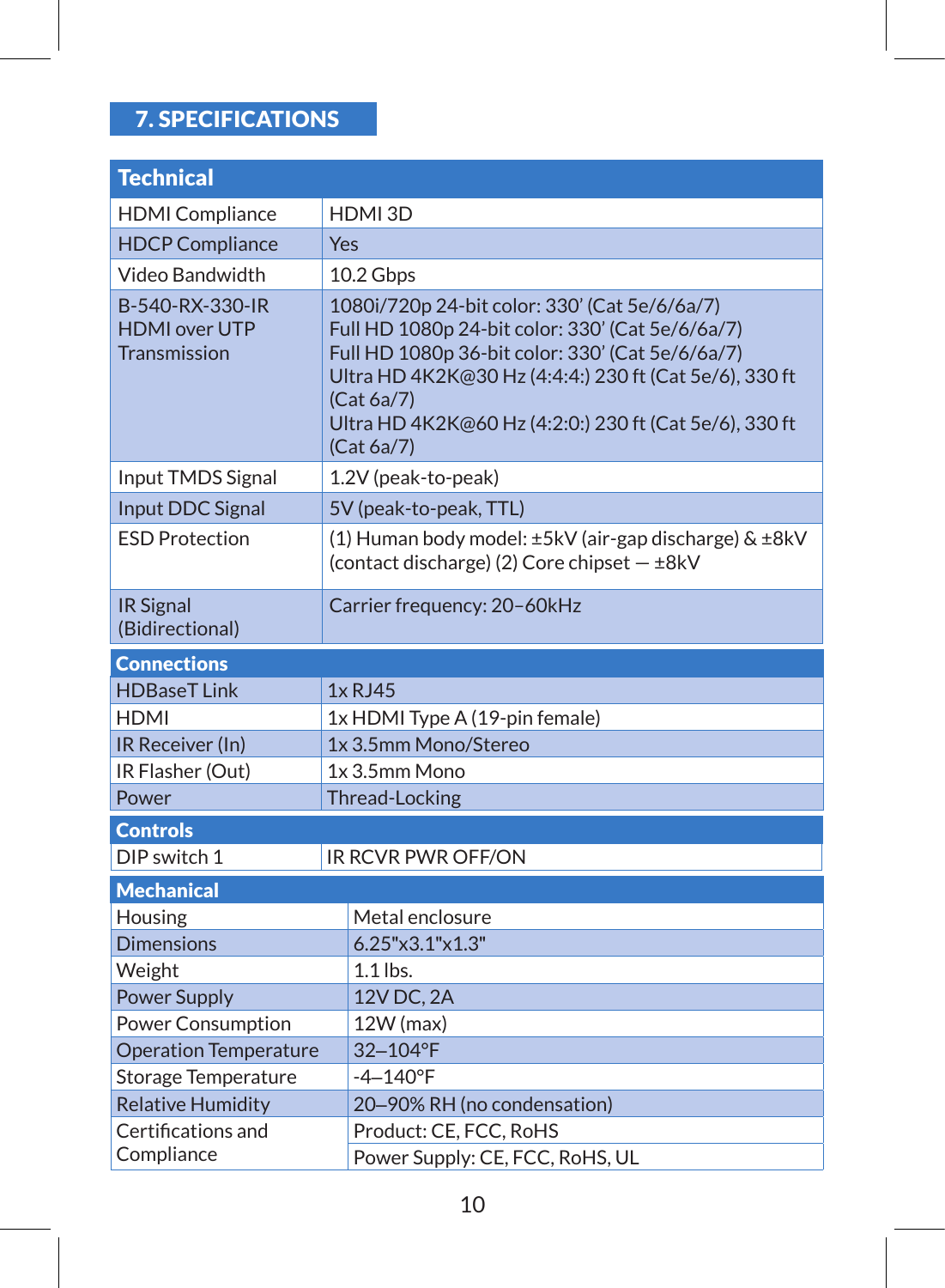#### 8. SUPPORT

Phone: 866. 838.5052 For SnapAV customers, snapav.com For Aisle 8 customers, onaisle8.com

## 9. WARRANTY

#### 2-Year Limited Warranty

This Binary product has a 2-Year limited warranty. This warranty includes parts and labor repairs on all components found to be defective in material or workmanship under normal conditions of use. This warranty shall not apply to products that have been abused, modified or disassembled. Products to be repaired under this warranty must be returned to SnapAV or a designated service center with prior notification and an assigned return authorization number (RA).